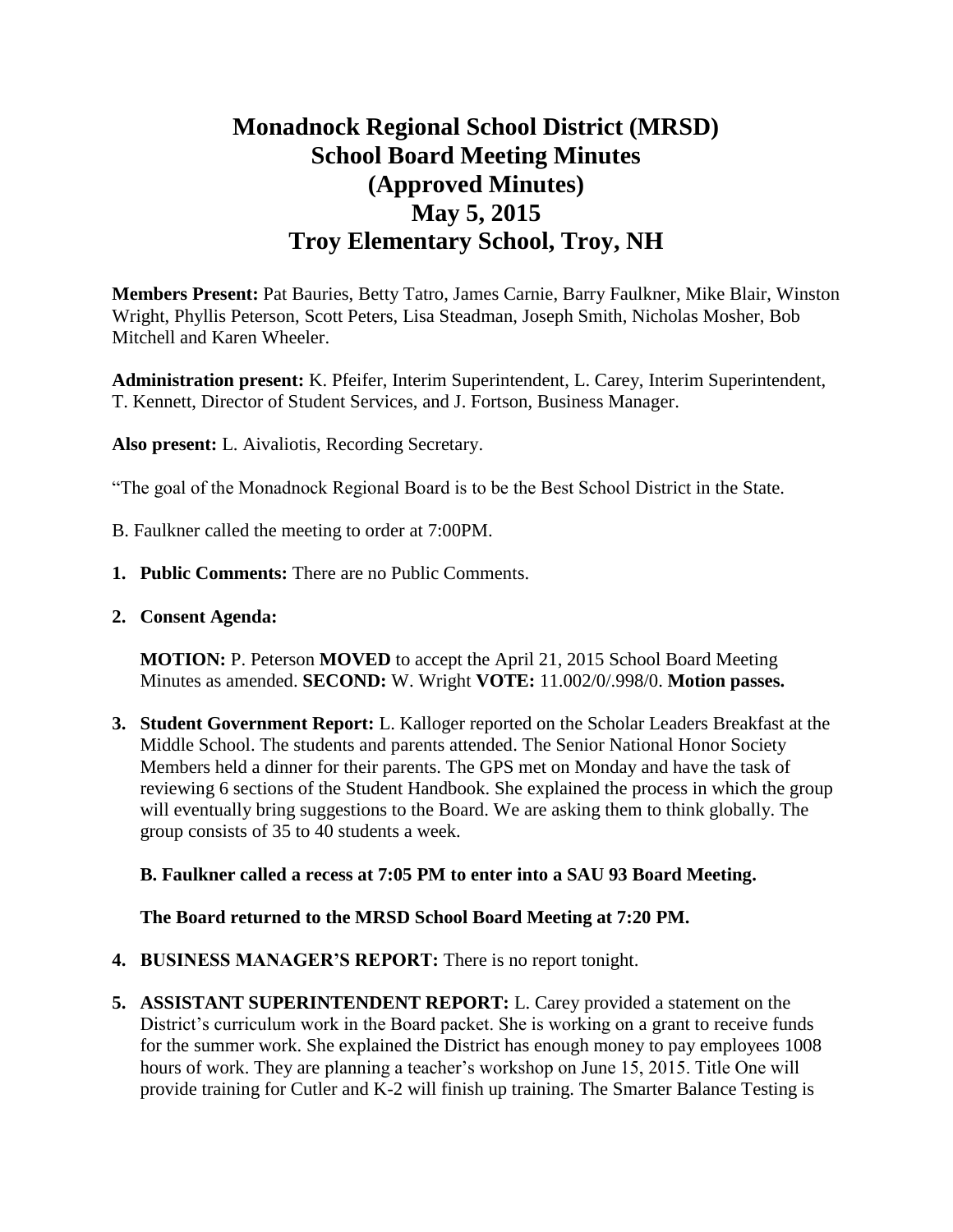going on and they have finished the ACT Aspire. She thanked B. Geiss, J. Rathbun, B. Kuhn and H. Gigliello for their help with organizing the test schedule. AP Testing will continue. This has been a very busy month. The elementary schools will be dong the MAP testing. N. Mosher said it would be very helpful to have a single page list of the tests and where to get additional information on our own. L. Carey explained a few meetings prior to March she discussed how intense the month of May is with testing. She said it would be great to discuss the different tests in the Education Committee. K. Wheeler would like to see the tests that are mandated and which the District assigned. L. Carey reviewed the Math Common Assessment and explained this is not necessarily oranges to oranges. It is teacher created. The good news is in the growth. She explained the Math Common Assessment is a different test the students are competing against themselves. With the MAP Testing the students are competing against the norm.

## **6. SUPERINTENDENT REPORT:**

**6a. Correspondence and Announcements**: K. Pfeifer reported the Education Committee will continue to discuss the American School Correspondence Policy. K. Pfeifer was invited to discuss with the Louisville Symphony Orchestra to talk about brainstorming communication. He compared the communication with the School District. He reviewed the fundraisers as follows: HS Project Graduation, Senior Community Service Day, Project Graduation 5K, DI, Kona Ice, Cutler Activity Night, D'Angelo's fund raiser, car wash and pancake breakfast at Applebees. **MOTION:** M. Blair **MOVED** to allow the Gilsum Elementary School to travel out of State to Vermont to attend the Montshire Museum. **SECOND:** W. Wright. **VOTE:** 13/0/0/0. **Motion passes. MOTION:** L. Steadman **MOVED**  to allow the HS Seniors to travel out of state to Hershey Park and the NJ Beaches for their Senior Trip. **SECOND:** M. Blair. **VOTE:** 13/0/0/0. **Motion passes.** K. Pfeifer would like to thank the Board for allowing him to travel to Kentucky. It was a wonderful experience.

**7. BOARD CHAIR REPORT:** B. Faulkner commented on a very successful Recognition Night. He was very impressed with the number of years the staff worked with the students and the support they give each other. In previous years the Board has purchased lunch for the staff to show their appreciation. This will take place next Wednesday. **MOTION:** P. Peterson **MOVED** to approve the Board buying lunch for the staff. **SECOND:** W. Wright. **VOTE:** 13/0/0/0. **Motion passes.** B. Faulkner would like to appoint L. Steadman to the Policy Committee to take his place. **MOTION:** J. Smith **MOVED** to accept the appointment of L. Steadman to the Policy Committee from the Chair. **SECOND:** W. Wright. **VOTE:**  13/0/0/0. **Motion passes.** 

## **8. SCHOOL BOARD COMMITTEE REPORTS:**

**8a. Community Relations Committee:** M. Blair was appointed Chair of the CRC. He reported the committee met tonight and discussed developing a marketing outreach plan for the Board. They thought of ways to get information out to the public regarding the meet and greet with the two candidates. They discussed the organizational flowchart which was given to the CRC to work on. They will be working on it prior to the new Superintendent. They discussed the process versus the policy and will outline the responsibilities. The draft of the survey which was developed by S. Peters on how people use the website will be discusses at a later meeting. The next meeting is on June 2, 2015 at 6:00 PM. P. Bauries said there is also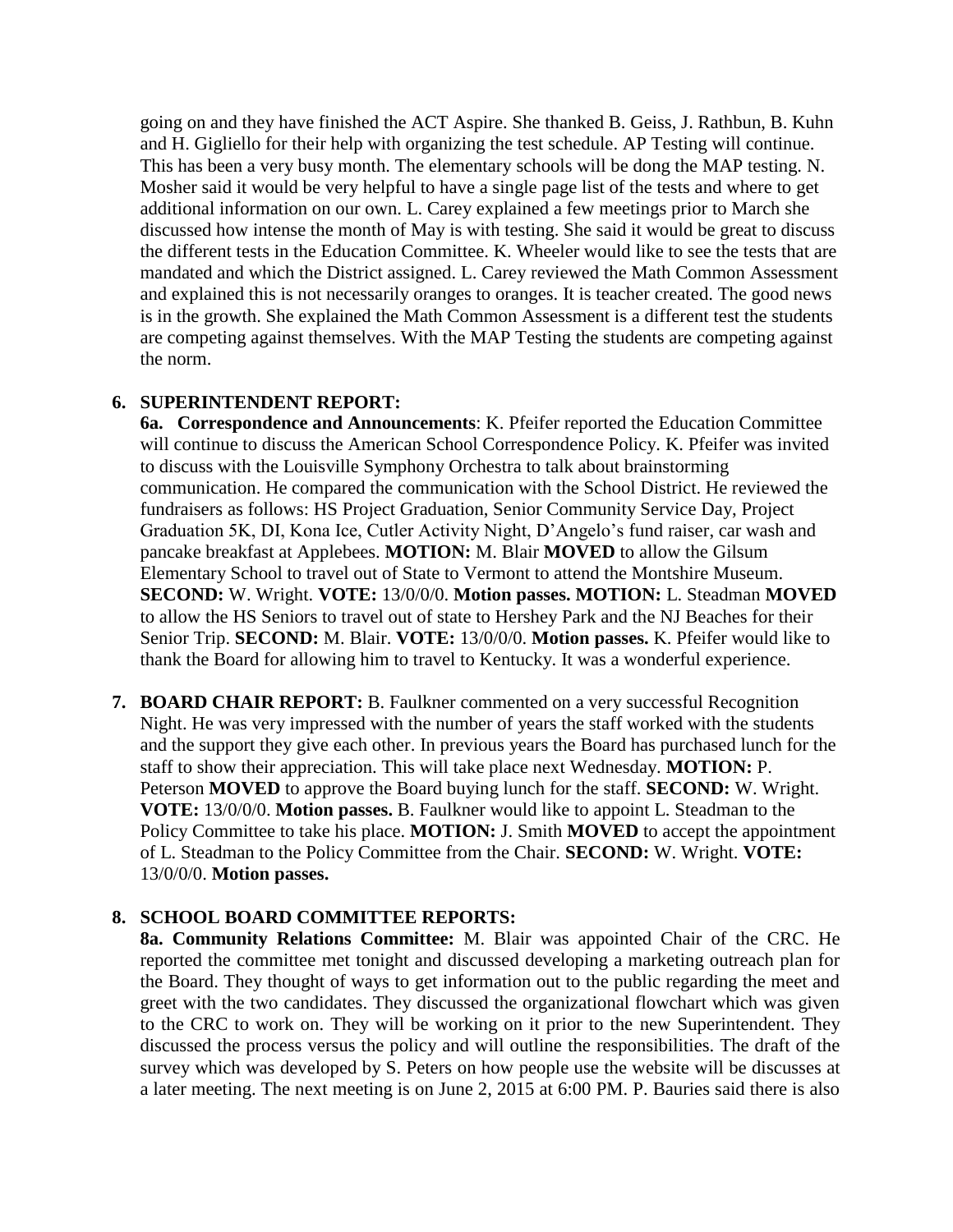a health survey. L. Kalloger said it is the Youth Behavior Survey. She said it has not been sent out yet. P. Bauries asked if parents have the ability to review the survey prior to filling out the survey. K. Wheeler asked how parents are notified to opt out of a student taking a test. It was commented information should be sent home to the parents. J. Carnie suggested sending this issue to Policy Committee to develop a policy.

 **8b. Education and Technology Committee:** P. Bauries reported the committee met on April 28, 2015 and received a report from R. Schafer on discipline in the HS and the HS being under staffed. Most of the discipline issues are repeat offenders. The committee discussed the restructure of the administrative services. They discussed two motions which will be brought to the full Board tonight. **MOTION:** P. Bauries **MOVED** to accept the proposal of the Restructuring of MS/HS Administrative Services as presented by Dr. K. Pfeifer. The restructuring to be evaluated no later than six months after it's start. The proposal was amended to have a single hire for the position, opposed to two hires. **SECOND:** P. Peterson. **DISCUSSION:** J. Carnie would like to wait to vote until after the discipline report.

 **MOTION:** P. Bauries **MOVED** to accept the proposal from T. Kennett to expand the Pre School program to the Troy Elementary School. **SECOND:** P. Peterson. **DISCUSSION:** T. Kennett explained there is no cost to relocate the program. T. Kennett explained the proposal. L. Steadman asked if a child is in another program and lives in Troy will they have to go to the Troy Program. T. Kennett said we will have to look at the numbers. The Troy kids would not have to ride the bus for such a long time. We need to balance the classrooms. Emerson and Mt. Caesar have a Preschool Program. Troy students now go to Emerson and to Mt. Caesar. K. Wheeler asked if anyone looked at a preschool for Gilsum. T. Kennett explained with the Troy Preschool all three programs will be full. T. Kennett explained the Preschools in the three schools are Special Ed. Preschool. T. Kennett explained they will try to send the children to the closest preschool. He also explained students in need of other services will not have to go to the service provider they will go to the student. L. Steadman commented the OT, PT and Speech Services provided at Mt. Caesar will be available to all the students. S. Peters said T. Kennett did a good job with this program. T. Kennett explained we will be adding 28 students with less time on the buses and no additional cost. **VOTE:** 13/0/0/0. **Motion passes.** The next meeting will be on May 12, 2015 at 5:00 PM.

**Discipline Report:** R. Schafer explained his presentation is to let all the stake holders know where the need is. He explained the AP responsibilities at the beginning of the year. He said attendance in his office was not feasible. They had to reorganize with 5 people helping out. He said when discipline issues came up he had to prioritize. L. Kalloger said she had to handle all the observations. R. Schafer explained the time it takes to deal with certain issues. He gave a power point to the Board and reviewed the number of discipline issues. He said the police were called 139 times. They are called with any criminal act. It was asked how many students serve detention. R. Schafer said they are serving mostly due to being tardy. He said he has to prioritize. N. Mosher suggested hiring people to help. It was explained we cannot hire when they are not in the budget. **MOTION:** P. Bauries **MOVED** to support the proposal presented by the administration to RIF K. Upton's position, to establish a .6 assistant position at the MRMS, to establish a .4 ELO coordinator and develop a position and to reevaluate this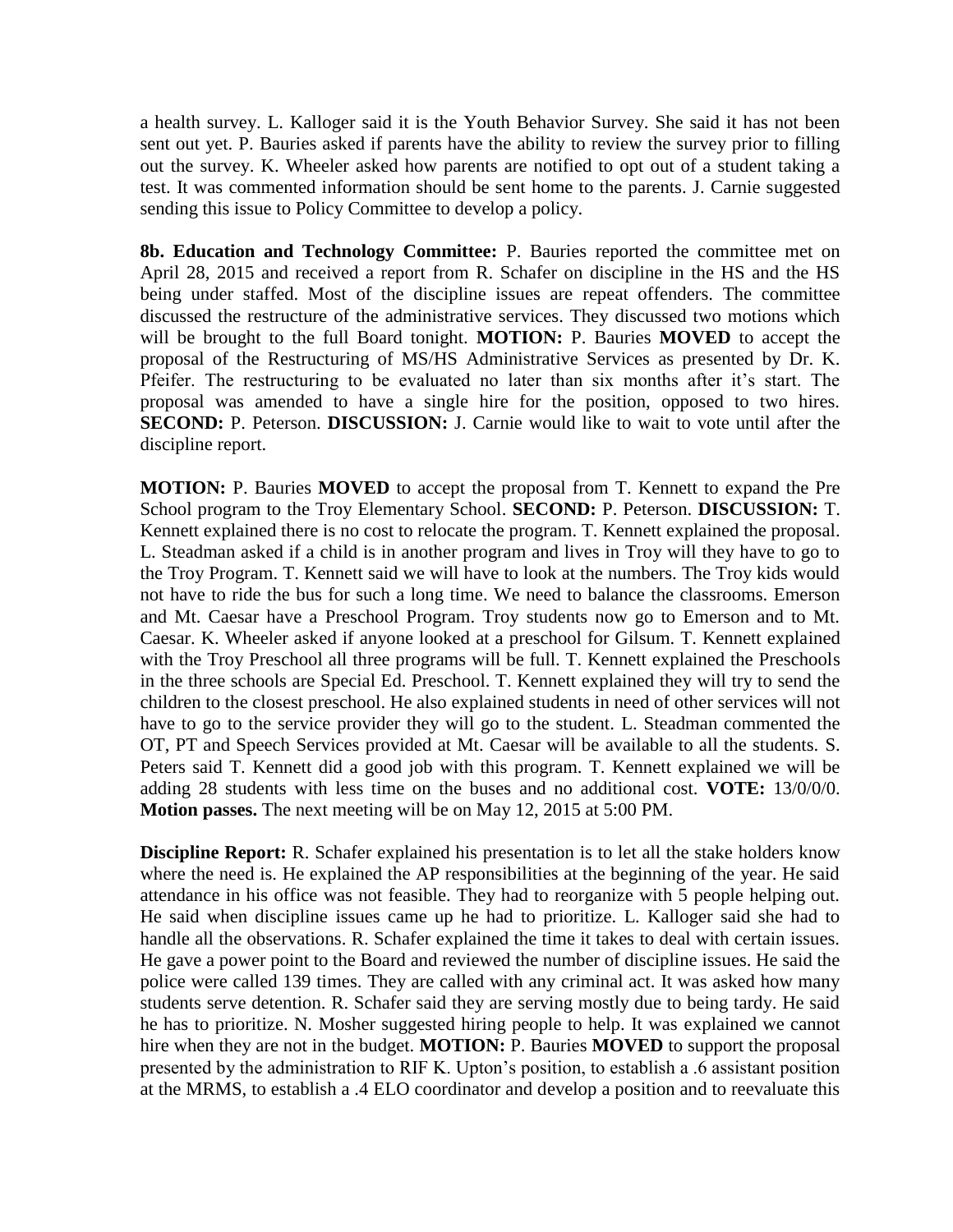proposal after 6 months. **SECOND:** P. Peterson. **DISCUSSION:** It was suggested to hire one staff to do the .6 and the .4 positions. There was a friendly amendment to hire one single person for this position. B. Tatro discussed during the Education Committee to hire a full time Assistant Principal, full time ELO and a school psychologist. K. Pfeifer said our special education population has dropped significantly. We think we are okay with one less psychologist. He said to review in 6 months and see if there is a need in 3 months. He cannot say it will be perfect. T. Kennett said the preschool students do not have a need for a psychologist. M. Blair commented a change was made. We need to make a modification. It is a start. He wished we did not cut the budget so low. We need a plan to move forward. We need to make decisions on proper data not always on the bottom line. This is an appropriate start. We need to be proactive. P. Peterson said when the Board reduced it was a decision of the Board not a budget issue. N. Mosher suggested looking at ways to prevent fires in the first place. L. Steadman asked if the discipline had anything to do with the students returning from out of district. It was suggested to replace the SSO this would be a step in the right direction. W. Wright said we need some help. We have 1000 students and 2 people. B. Mitchell is in support of the motion and there is a discipline problem at the MS/HS. He is concerned this is not enough. He would ask the Board to address the SRO versus the SSO. **VOTE:** 11.879/1.121/0/0. **Motion passes.** 

## **B. Faulkner called for a recess.**

 **8c. Finance and Facilities Committee:** This committee has not met since the last Board Meeting. The committee possibly will meet on May 12, 2015 depending on the Board Meeting.

**8d. Policy Committee:** M. Blair reported the committee met on April 28, 2015. **MOTION:**  M. Blair **MOVED** to accept Policy BDE Committees and Delegates as amended. **SECOND:**  W. Wright. **DISCUSSION:** M. Blair explained the changes made at the committee level. It was suggested and agreed by M. Blair and W. Wright to add the Sports Committee to the list of committees and remove the SAU Committee. **VOTE:** 13/0/0/0. **Motion passes.** 

**MOTION:** M. Blair **MOVED** to accept Policy BEDC-Quorum/Voting as amended. **SECOND:** W. Wright. **DISCUSSION:** J. Carnie questioned the adding of the words "and voting". B. Faulkner explained that is a standard way of counting votes under Roberts Rules. L. Steadman made a friendly amendment in the first paragraph to read as follows: A membership of the Board comprising greater than 50% of the total weight of the Board shall constitute a quorum for the transaction of business. M. Blair and W. Wright agreed to the friendly amendment. **VOTE:** 12.787/0/.214/0. **Motion passes.** 

T. Walsh brought Policy JLCF the Wellness Policy to the committee for review. This will be on a future meetings agenda of the committee. It was questioned if Kona Ice violates this policy. The next meeting is on May 26, 2015 at 6:30 PM.

 **8e. Sports Committee:** This committee has not met.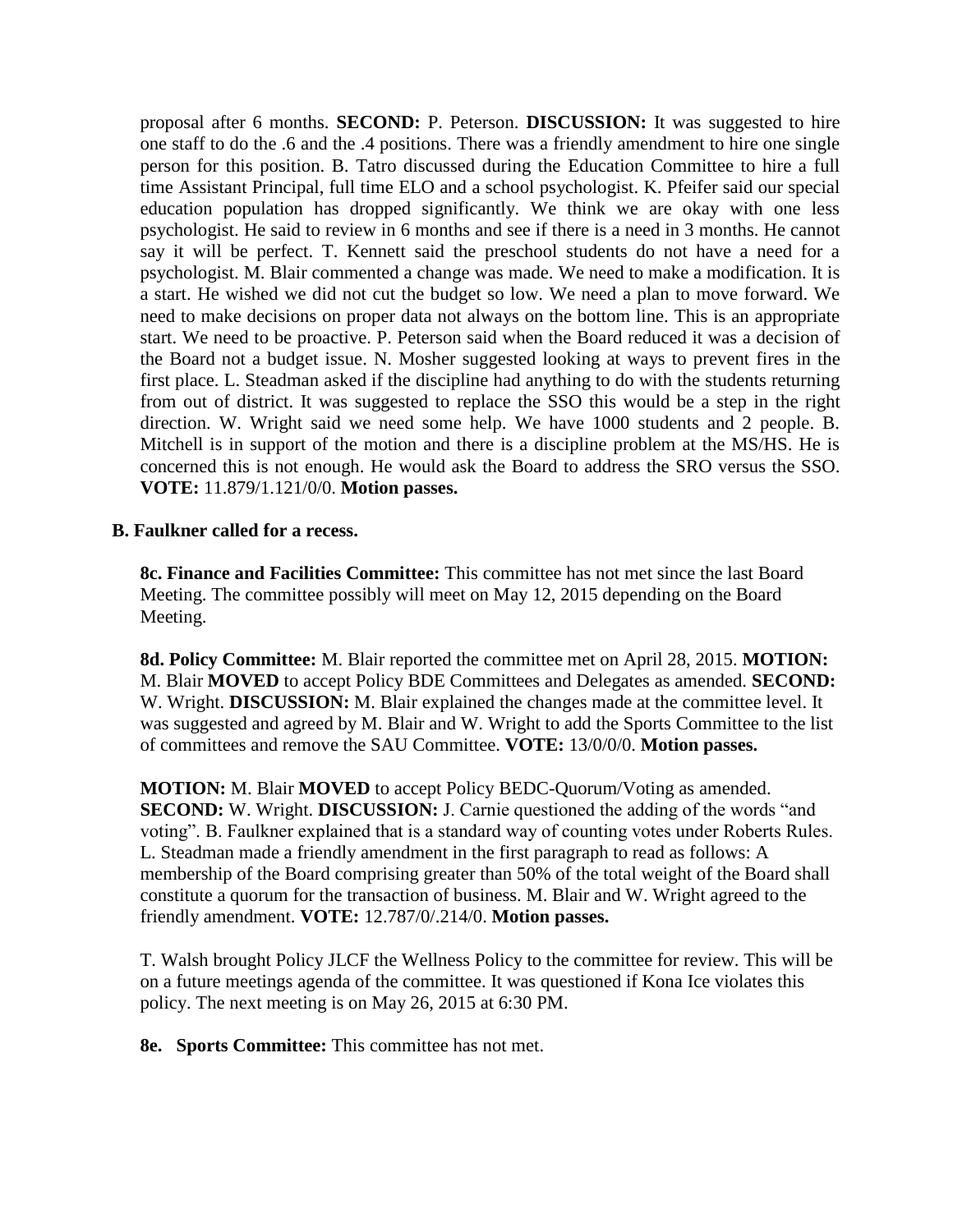**8f. Ad HOC STEAM:** P. Bauries reported this committee will be meeting with Bob Baines on Thursday at noon to discuss Charter Schools. They will also be joining members of the STEM from KSC.

## **9. Old Business:**

 **9a.** N. Mosher asked if we are going to wait for the new Superintendent to develop the organizational flow chart. M. Blair said the CRC was asked to do this. The committee has started to work on it and when complete they will bring it to the Board. W. Wright asked if the Superintendent was not present who is next in line. L. Steadman said a flow chart is for the HR Dept. P. Bauries said we have a flow chart but it is not for the HR Dept. to do. It is an administration issue. D. Coffman explained he had passed out an organizational flow chart previously. N. Mosher stated it is absolutely important that it is up to date. S. Peters explained the committee met tonight and we have drafts available. We can look at the drafts as a team or ask the administration to draft something we need. B. Mitchell would like to see all three of the work charts. K. Wheeler would agree. She feels she has had to reach out to get information.

B. Mitchell would like the information on failures and attendance. K. Pfeifer will provide that information.

K. Pfeifer explained NESDEC will be attending the next Board Meeting.

# **10. NEW BUSINESS:**

**10a. Action on the Manifest: MOTION:** B. Tatro **MOVED** to accept the manifest in the amounts of \$ 1,734,794.43. **SECOND:** P. Peterson. **VOTE:** 12.787/0/.214/0. **Motion passes.** 

**10b. Other New Business as may come before the Board:** B. Mitchell commented on an email he had received from E. White. She was not able to read her entire letter to the Board at the last meeting. He would like to attach the letter to the minutes. J. Carnie said she had an opportunity to speak. **MOTION:** B. Mitchell **MOVED** to attach E. White's email to the minutes. **SECOND:** J. Smith. **VOTE:** 12.243/.757/0/0. **Motion passes.** J. Carnie agrees with putting the letter in the minutes but does not agree with parts of the letter. The cuts were made by the administration. He hopes there is a response to the email. He would like a response from the administration. S. Peters said the Board should respond to the public comments. We should respond and the administration should respond. P. Bauries suggested replying to the email and inviting E. White to the next Education Meeting. L. Steadman would suggest being careful about replying through email. J. Carnie would hope the administration will respond to the email.

# **11. SETTING NEXT MEETING'S AGENDA:**

- **1. NESDEC**
- **2. SRO-SSO**
- **12. Public Comments:** A. Garrapy thanked the Board for attending Recognition Night and her gift.